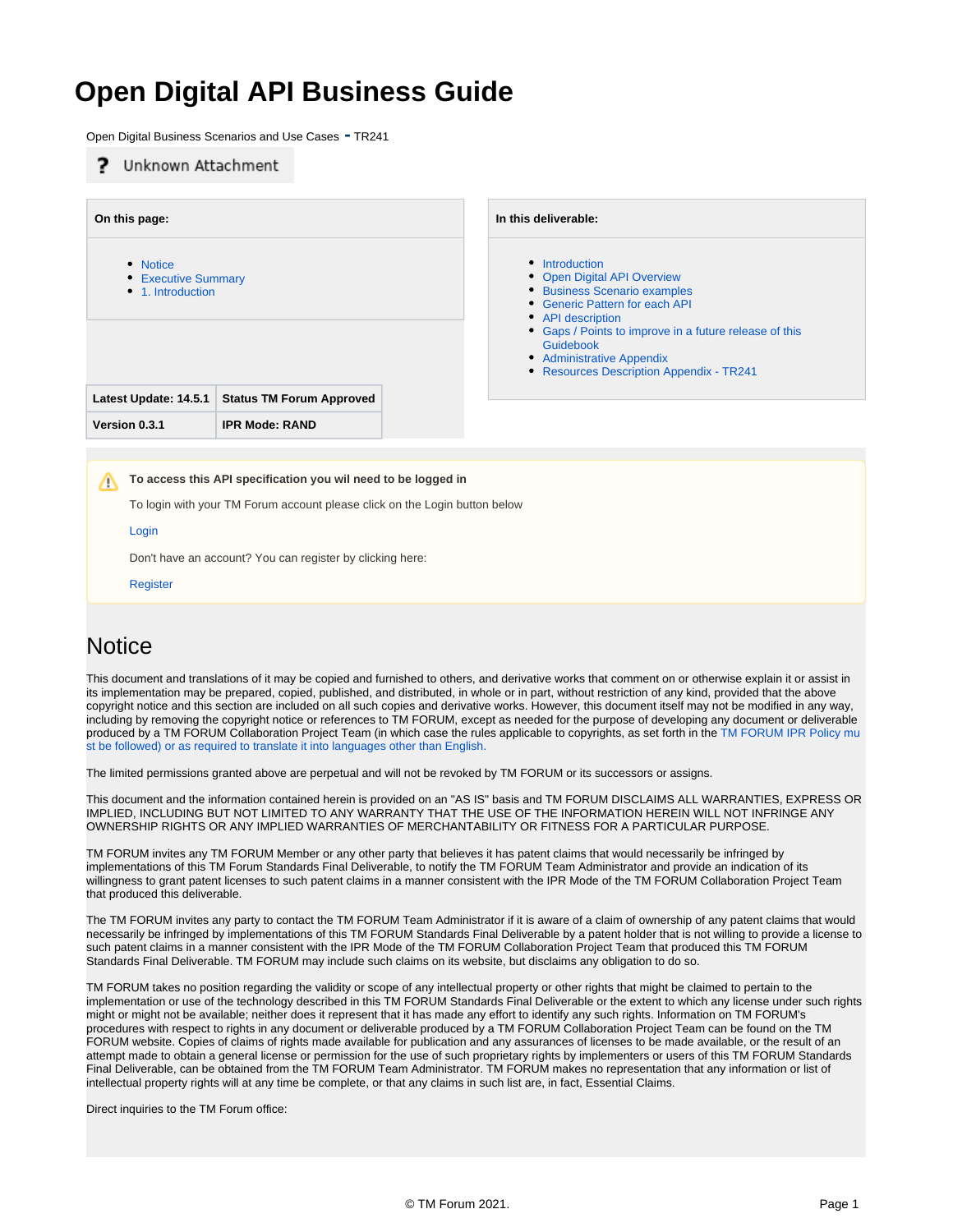240 Headquarters Plaza, East Tower –  $10^{th}$  Floor, Morristown, NJ 07960 USA

Tel No. +1 973 944 5100 Fax No. +1 973 944 511

#### <span id="page-1-0"></span>Executive Summary

The extraordinary successes of 2-sided business model as revenue engine during 2013-2014 have shown how the digital economy has tapped on new areas of revenue outside the traditional value chain. The combined value effect of a "network of networks" has caused global shifts of customer spending patterns. Communication Service providers have had a strong control over the breadth of the complete value chain, where the shift is rapidly moving away from rudimentary "access" towards an "always connected" economy.

The availability of affordable and powerful devices such as tablets or smartphones has lowered the entry barrier to new Digital economy players. Nevertheless, the establishment of an eco-system supporting Digital Services is still a large barrier.

Indeed, digital services partnerships invariably result in systems integration and data sharing between partners and that is achieved through interactions aka Touch Points

To date, efforts of Service Providers, such as CSP or other large Enterprises, in attracting DSP partners and integrating with them have resulted most of the time in manual processes or custom-building for each individual partnership. It is clear that this approach is inefficient, and has resulted in high costs of operation, slow time-to-value, poor customer experience and lack of transparency in partner relationship.

In this context, the TM Forum Community can provide simple Access to Telco Features which can be used in areas far beyond the Telco Industry alone. Instead of focusing on providing standard Telco Services (like Voice API), the Open Digital API provide a set of business features in the prime competence areas of Telco's like Billing, Inventory, Catalog Management etc.

In addition, the community has learned that independent fragmented allegiances are not sufficient for Digital Business Models which demand Global availability, developers wants quick snap-ins without prior Telco expertise and product lifecycle with extremely short intervals.

So, standardizing partnering methods is a priority and it is imperative to build out the required standards quickly. Being able to proceed in a repeatable and industrial manner based on reusable components with exposed APIs will be key for standardization. Indeed, use of standard management API will facilitate interoperability between partners, reduce integration cost and provide additional benefits such as:

Lowering the entry barrier to combine Communication & Information with own vertical industries products, spanning national borders and specific brands

- Availability of a simple and modern interface Technology requiring minimum domain expertise and allowing quick setup and deployment
- Reduce administration of multiple external disparate interfaces
- Faster capitalization of assets (increased usage through micro and cross industry exposure).

This document presents the result of the work performed up to now. Its main purpose is to present the value of the TM Forum API to Open Digital Economy players without requiring IT Development skills, formal TM Forum training or knowledge of Communication Service Provider internal ecosystem.

As such, it is written in a business language vocabulary and doesn't refer neither to Frameworx concepts and vocabulary nor REST specification patterns.

It is structured as follows:

- An overview of Open Digital API's presenting:
	- The business value they can bring/provide
	- How they can be used in a typical business scenario
- An high level description of each available API
- An illustration of their use, based on description of real world business scenarios
- A description of resources managed by each API.

### <span id="page-1-1"></span>1. Introduction

This document provides an overview of the TM Forum API and is targeted to a business level audience.